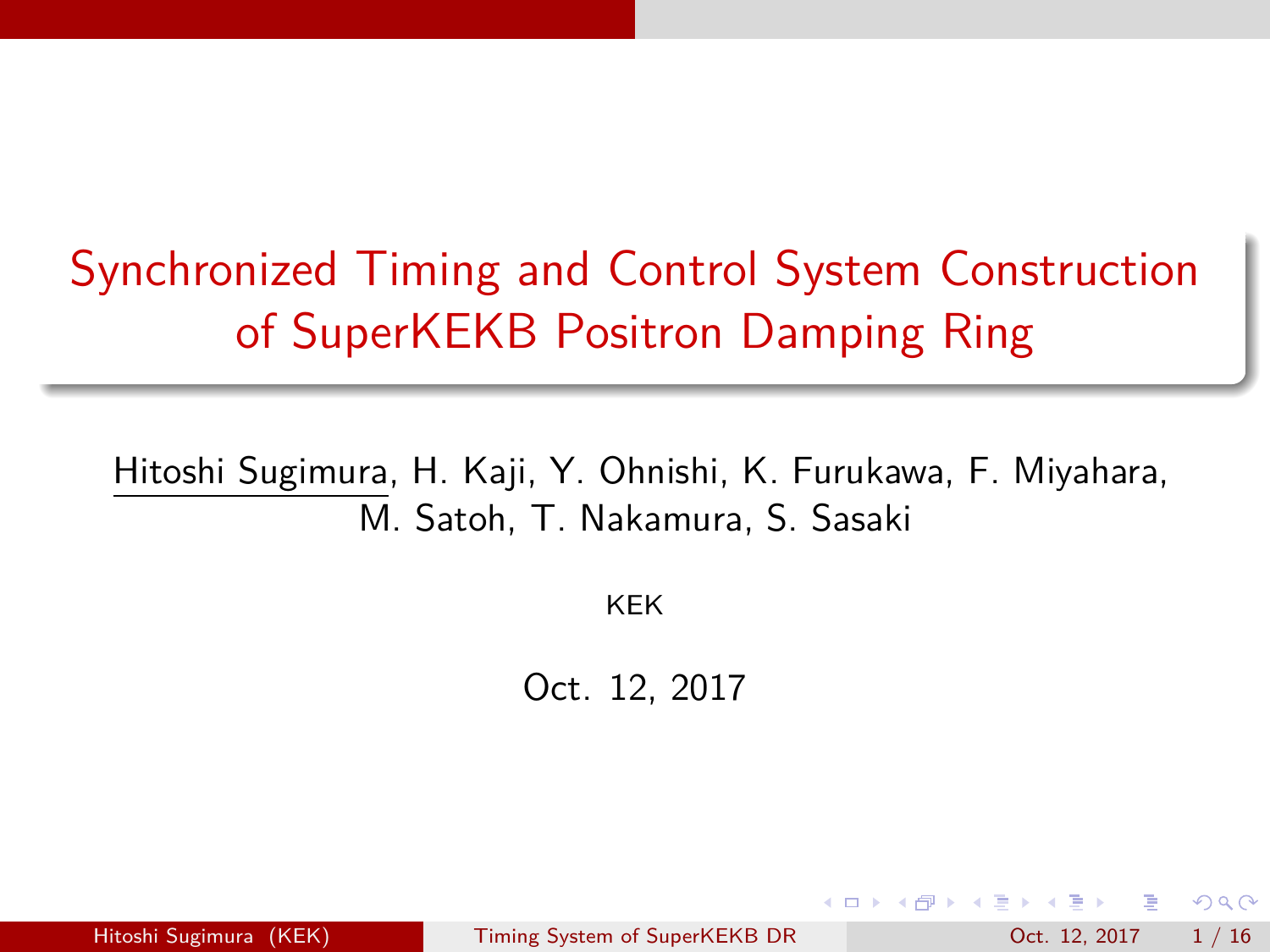



- 3 [Event Timing System at DR](#page-9-0)
	- [Pre-trigger Timing](#page-12-0)



K ロ ▶ K 個 ▶ K 로 ▶ K 로 ▶ 『로 『 YO Q @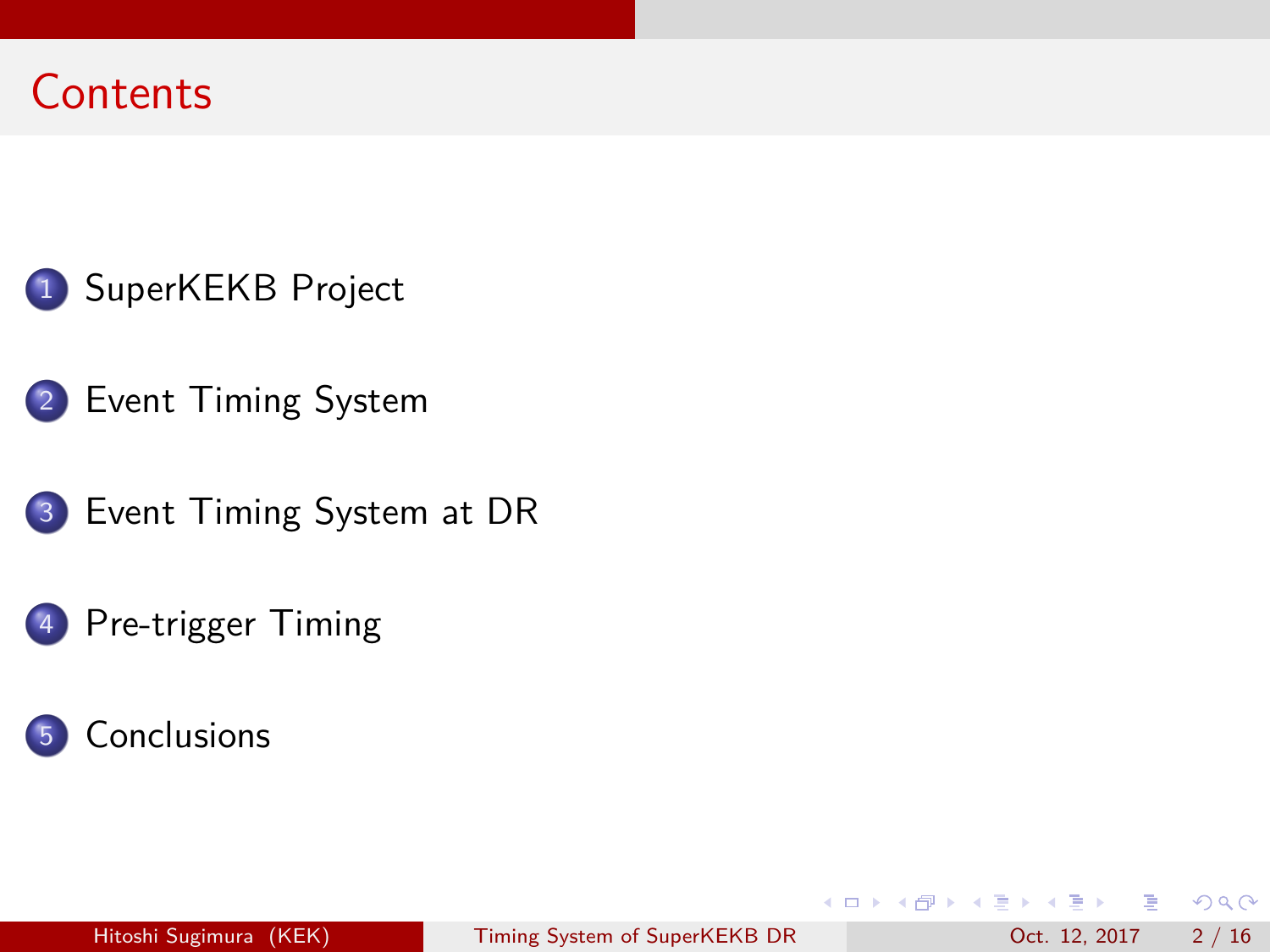<span id="page-2-0"></span>

- **[Event Timing System](#page-5-0)**
- [Event Timing System at DR](#page-9-0)
- [Pre-trigger Timing](#page-12-0)
- **[Conclusions](#page-17-0)**

 $2990$ 

イロト イ団 トイヨト イヨト 一番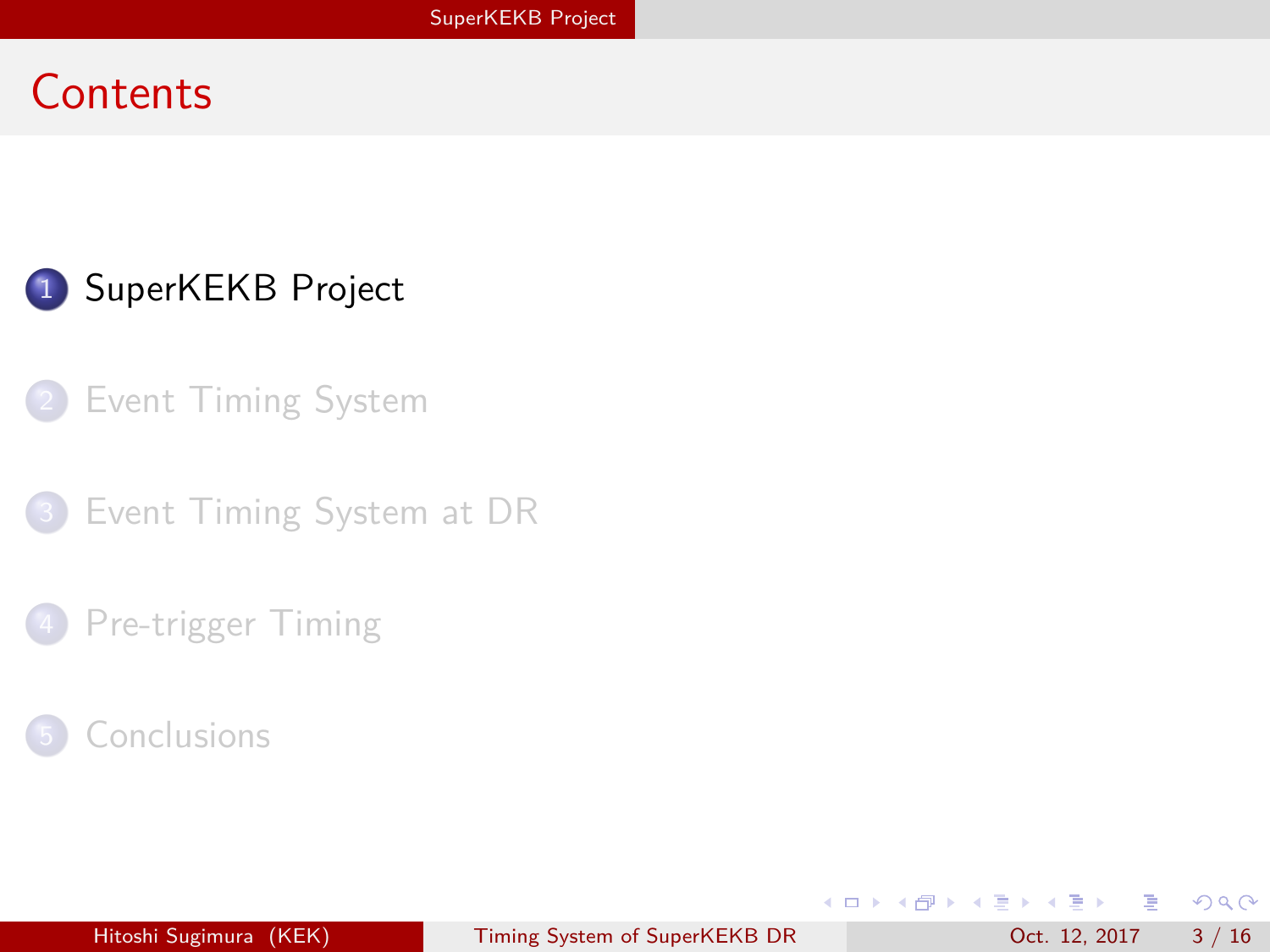### SuperKEKB Project

- $e^+$ - $e^-$  collider, B-Factory
- Aim at 40-times higher Luminosity than previous KEKB project
	- $2\times10^{34}$  cm $^{-2}$ s $^{-1}$ (KEKB)  $\rightarrow$  8  $\times$   $10^{35}$  cm $^{-2}$ s $^{-1}$ (SuperKEKB)
- Twice larger storage beam  $\rightarrow$  Higher beam current at Linac
- 20-times higher collision rate with nano-beam scheme

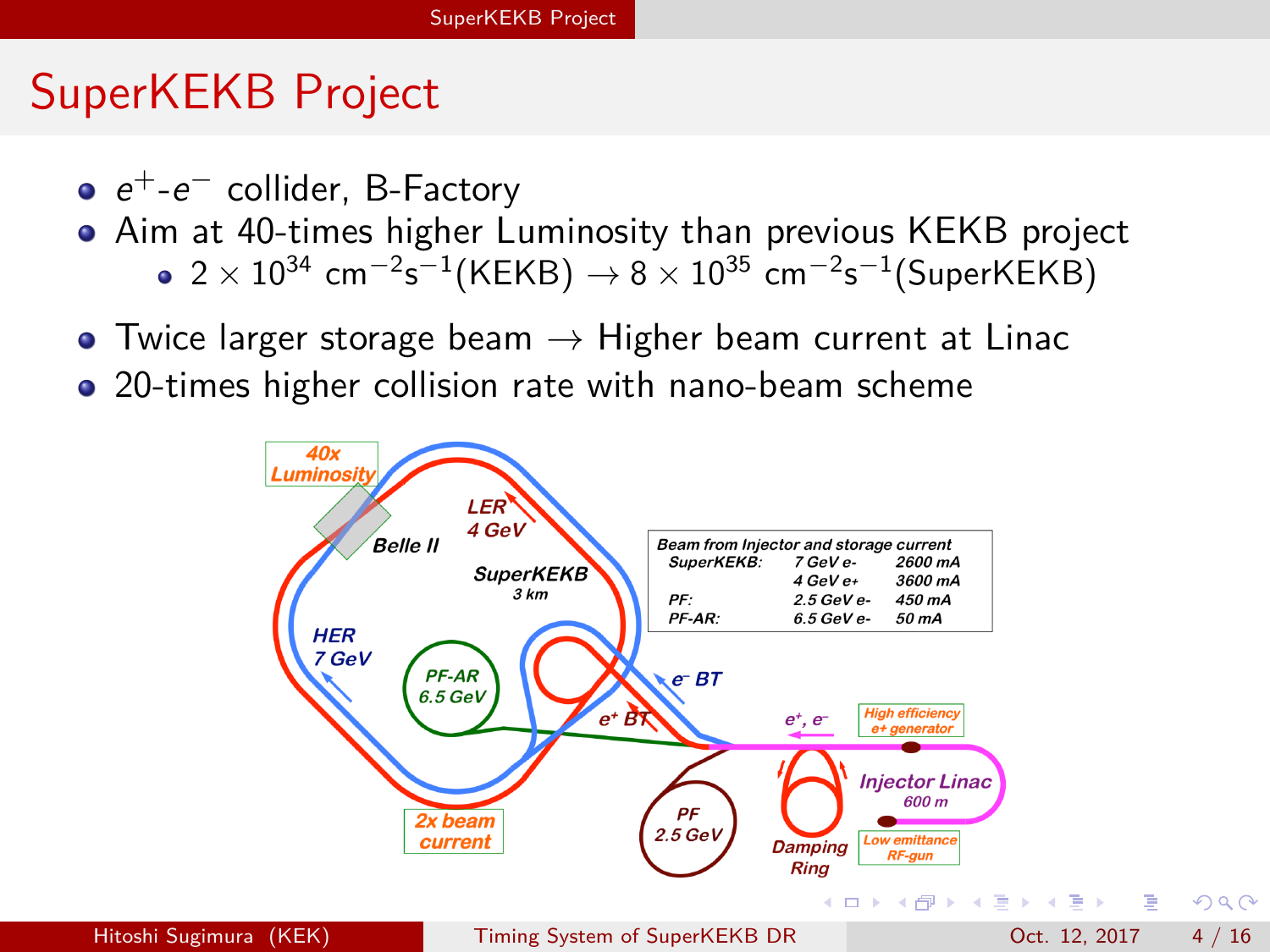# Damping Ring (DR)

- $\bullet$  Emittance become down to 1/500 during damping time.
- 40 ms damping while linac operate at 50 Hz
- Accomodate 2-bunches  $\times$  2-pulses
- 2-bunches in a pulse are separated by 96.3 ns (10.385 MHz)
- $\bullet$  Injection/extraction kickers rise/fall times are  $\sim 100$  ns

|       | GeV |                  |
|-------|-----|------------------|
| 50    | Hz  | >100ns           |
| 135.5 | m   |                  |
| 508.9 | MHz | 96 <sub>ns</sub> |
| 230   |     |                  |
|       |     |                  |
| 9ĥ    | ns  |                  |
|       |     |                  |

æ.

 $\mathcal{A} \ \equiv \ \mathcal{B} \ \ \mathcal{A} \ \equiv \ \mathcal{B}$ 

 $>100n$ s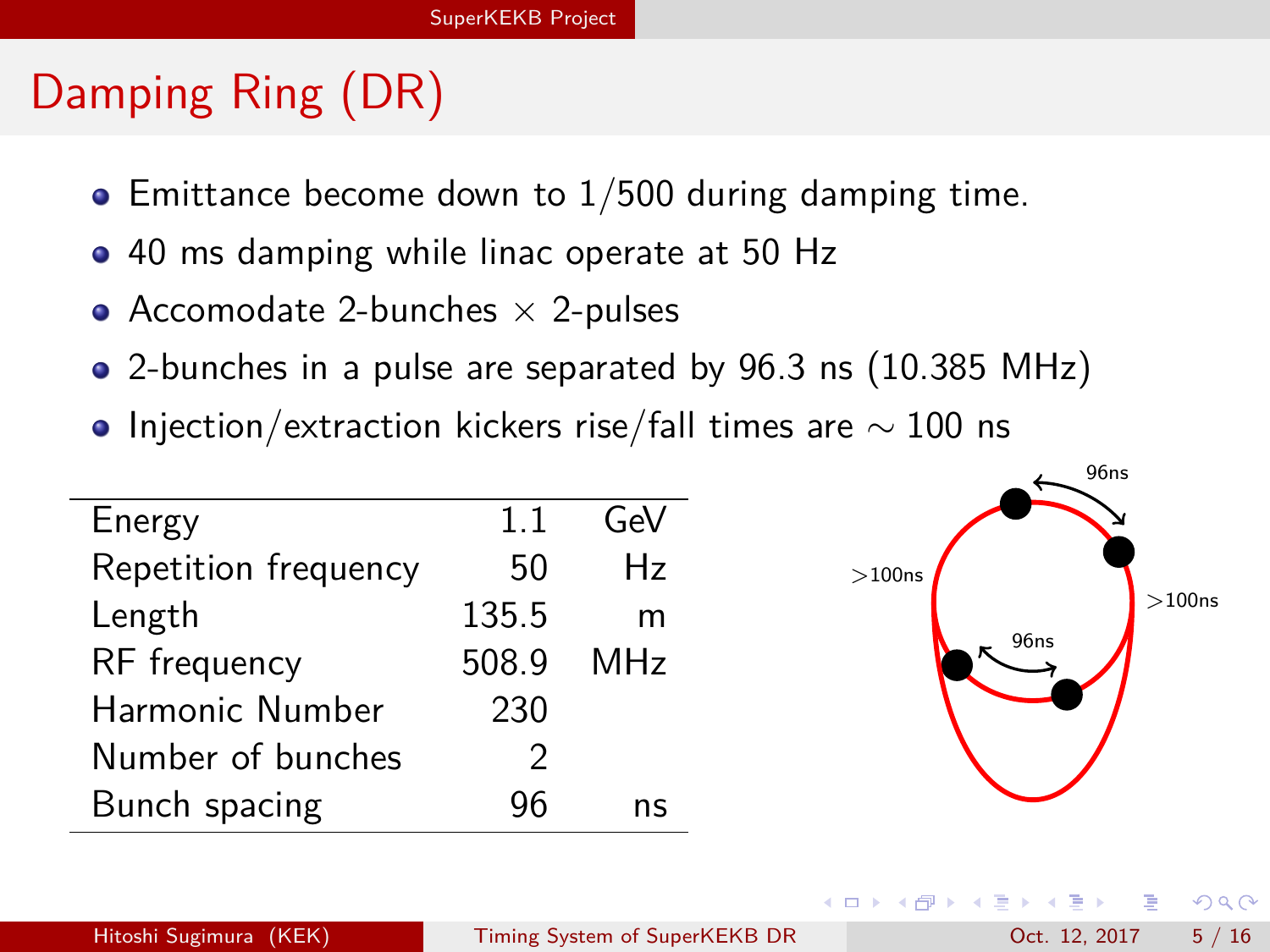<span id="page-5-0"></span>





#### [Pre-trigger Timing](#page-12-0)



 $299$ 

イロト イ団 トイヨト イヨト 一番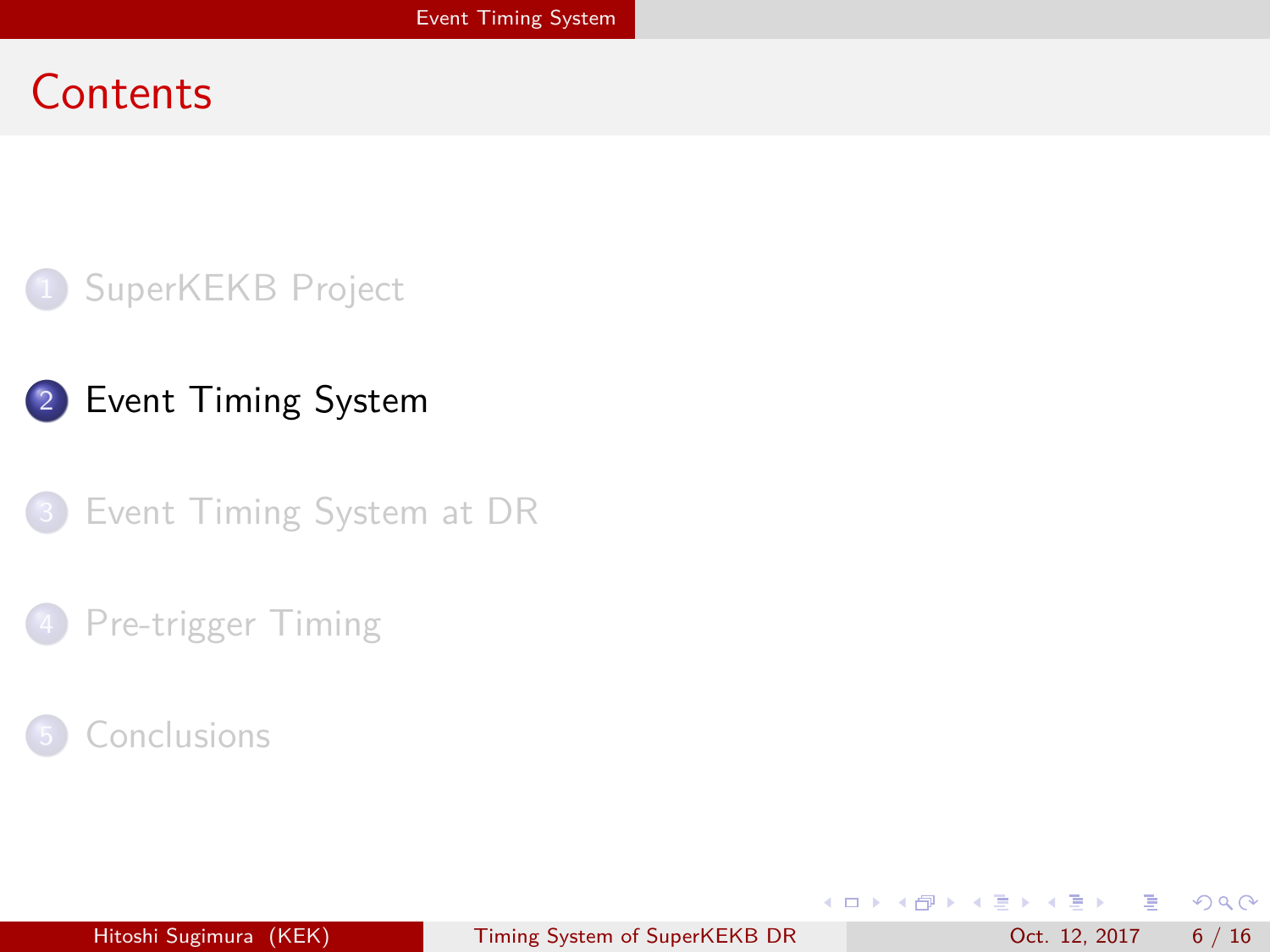### <span id="page-6-0"></span>Event Timing System for Simultaneous Top-up Injection

- Fast, global and synchronous controls
	- synchronized with 114 MHz RF clock and 16 bit/clock event/data transfer
- **MRF's series Event Generator and Receivers** 
	- VME-EVG-230 / VME-EVR-230-RF / PXI-EVR-300
- System communicate VME64x and PCIe (VxWorks v6.8 and Windows)
- EPICS R3.14.12 with mrfioc2 (device support)

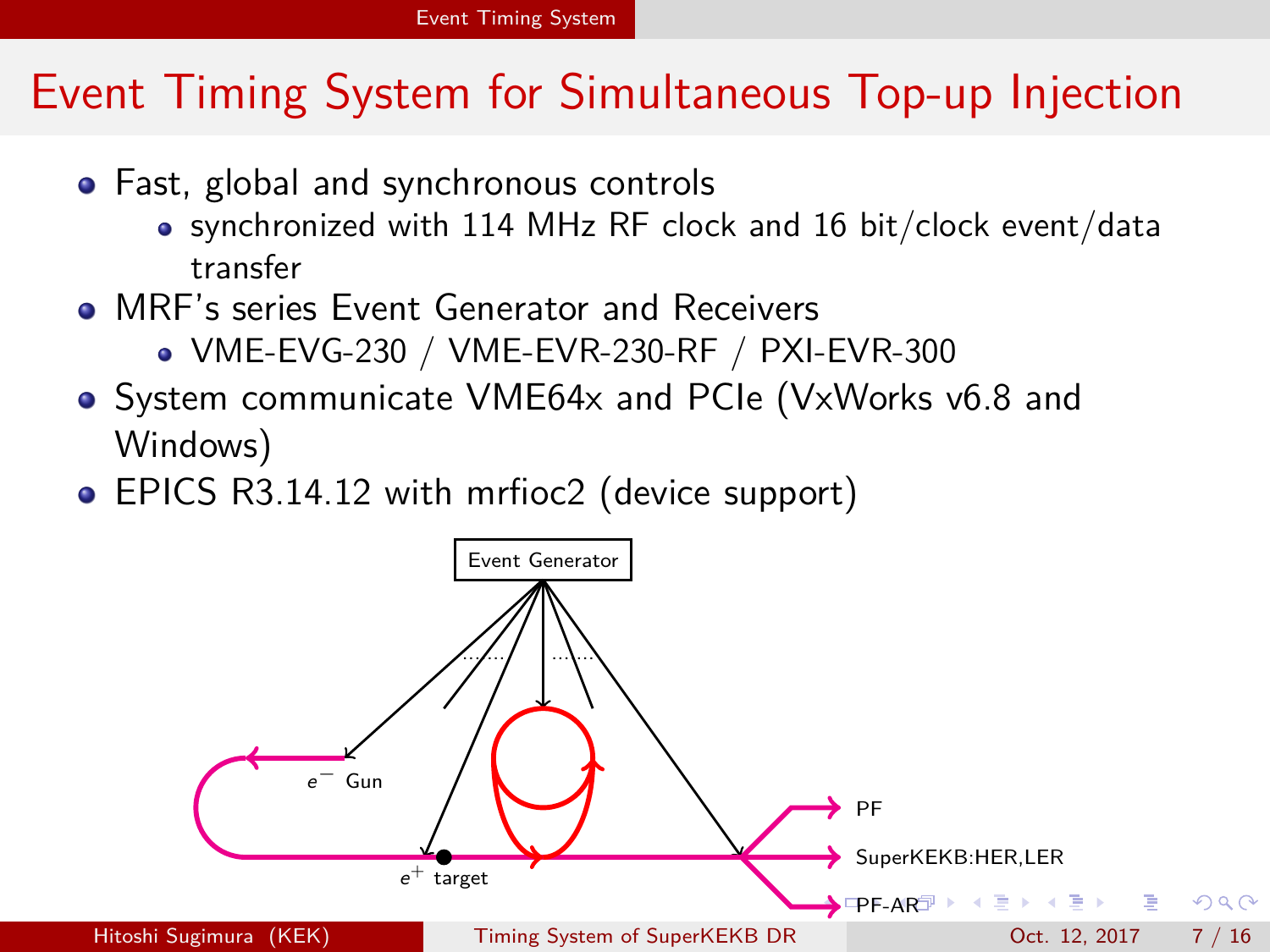## <span id="page-7-0"></span>Injection and extraction timing at DR



- Two timings (injection and extraction at DR) are needed
- Common frequency between 2856 MHz and 508.9 MHz is 10.38 MHz (96 ns, 49 buckets duration)
	- Chance of injection timing turns up once per 96ns (49 buckets).
- Need to consider bucket select combination each DR and MR buckets.
- The number of combination is  $5120 \times 23$  (least common multiple of DR and MR)

 $\Omega$ 

医毛囊 医牙骨下的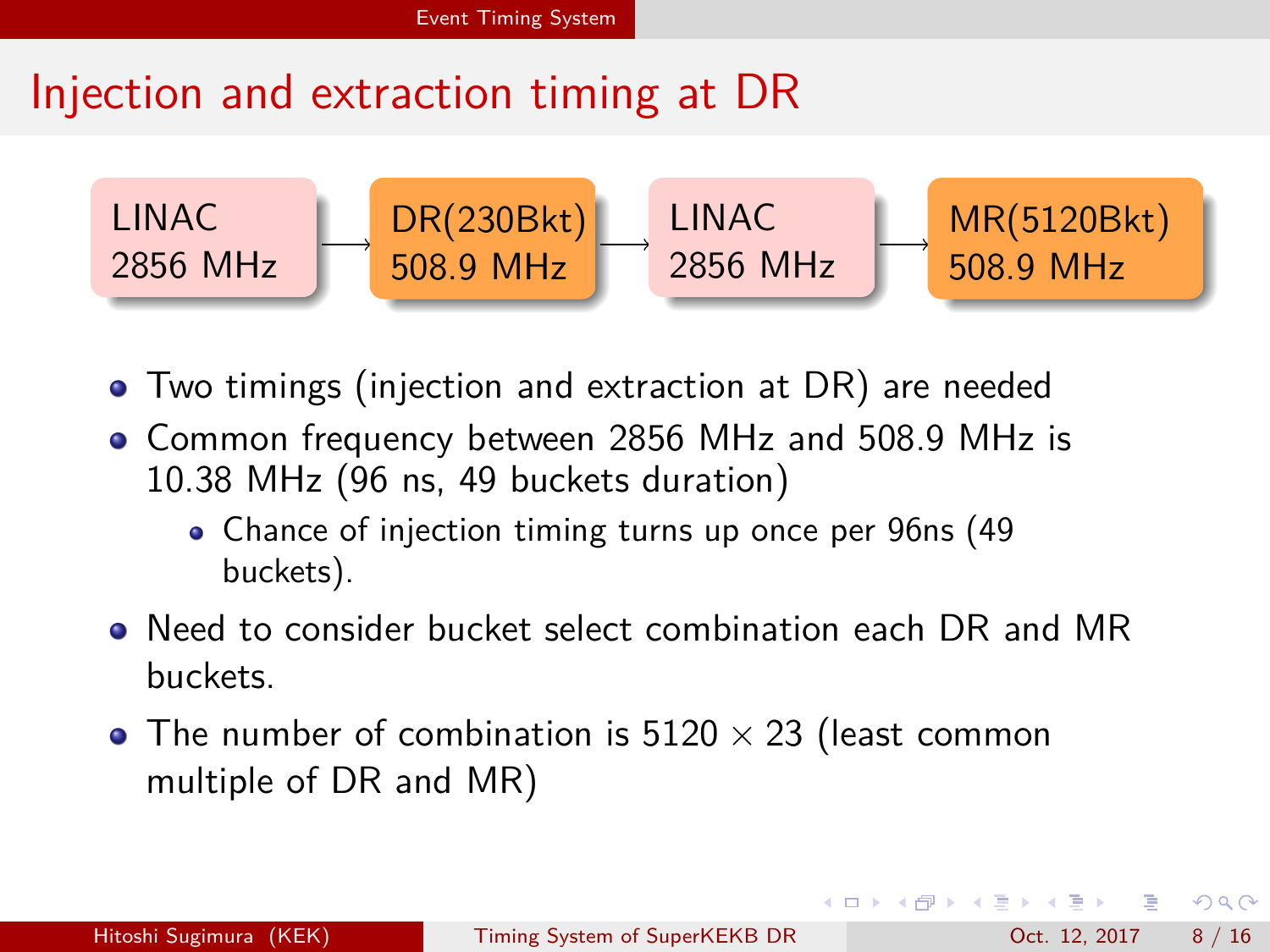## Master Timing System

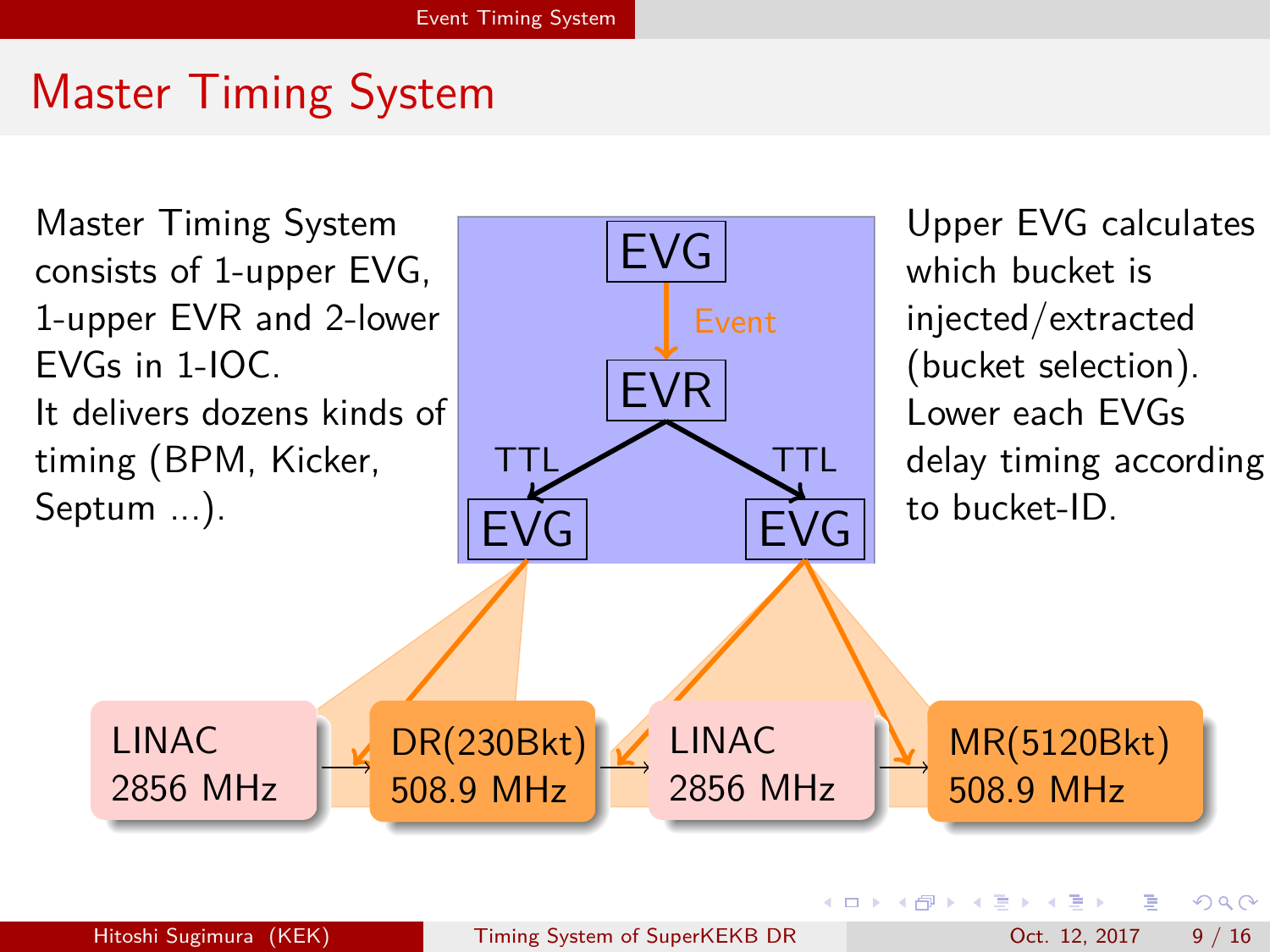<span id="page-9-0"></span>





[Pre-trigger Timing](#page-12-0)

#### **[Conclusions](#page-17-0)**

D.

 $2990$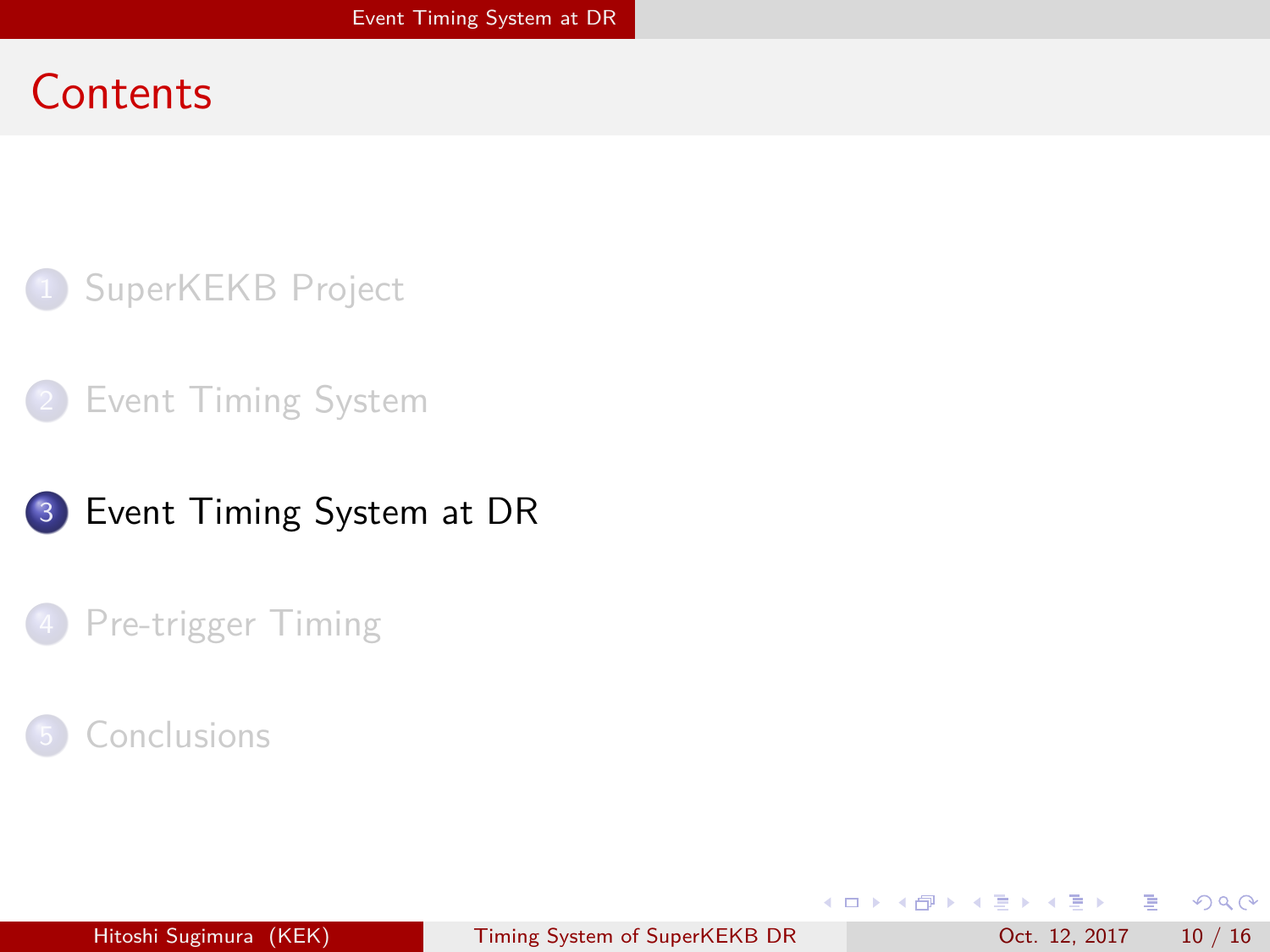## Timing Constraints at DR

- Kicker Timing
	- Injection/extraction (especially extraction) kicker timing is most important to have effect of beam jitter.
	- Injection/extraction kicker need charging trigger  $\sim$  15 ms before firing. We call "pre-trigger".
- Pulse trains should be provided for BPM
	- at revolution frequency (508.9 MHz/230)
	- synchronized to one of the beam bunces in DR
- **o** dispersion measurement
	- $\bullet$  508.9 MHz  $+$  50 kHz
	- should be disconnected from other clocks

 $QQ$ 

*同下 イミト イミト*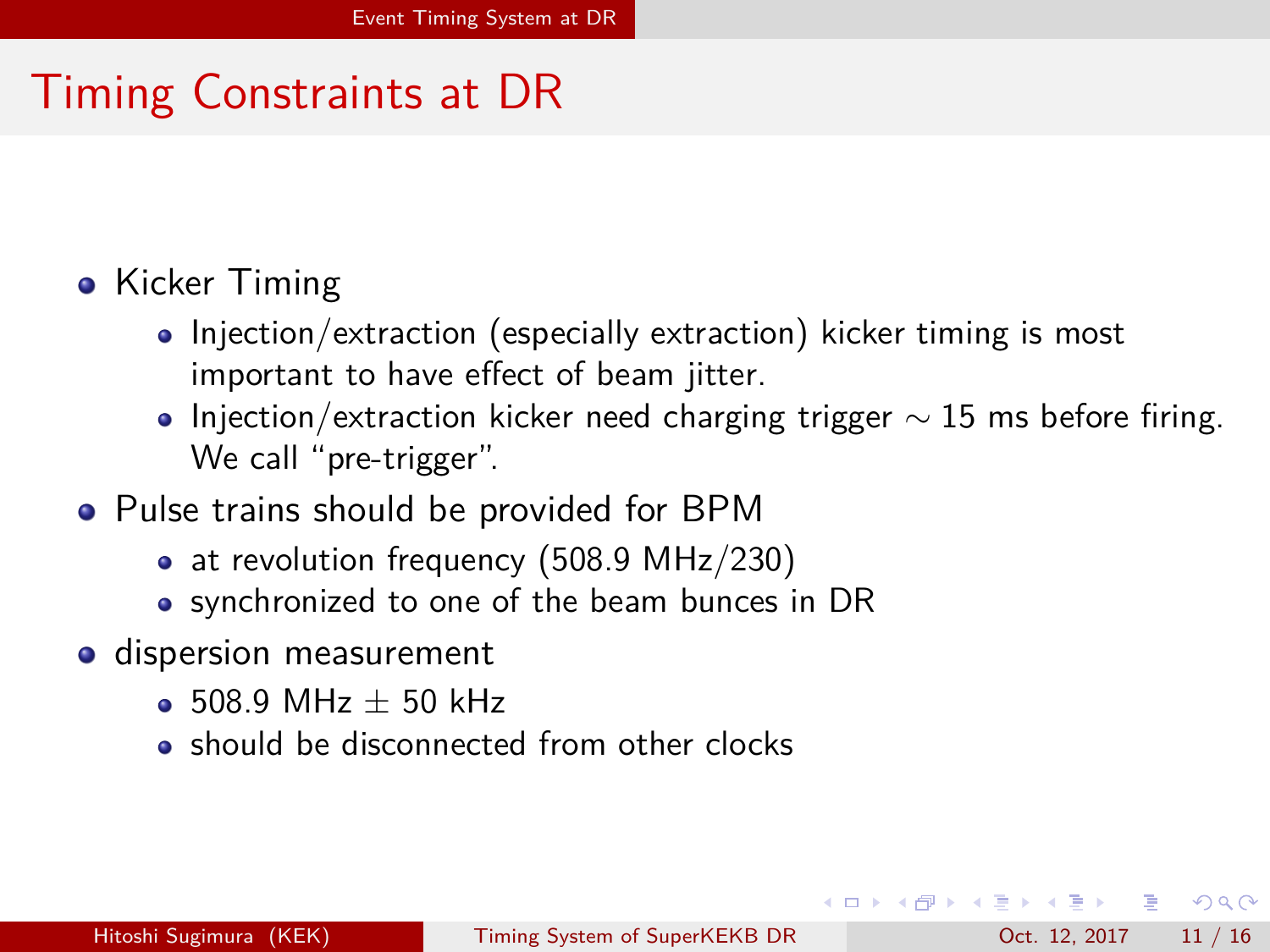## <span id="page-11-0"></span>Event Timing System at DR



Injection and extraction timing event is sent to each EVRs.

EVR for injection and extraction timing distribute main timing and pre-trigger timing.

The pre-trigger timing is originally generated EVR itself.

For dispersion measurement, valuable delay logic is added.

 $QQ$ 

 $\left\{ \begin{array}{ccc} 1 & 0 & 0 \\ 0 & 1 & 0 \end{array} \right.$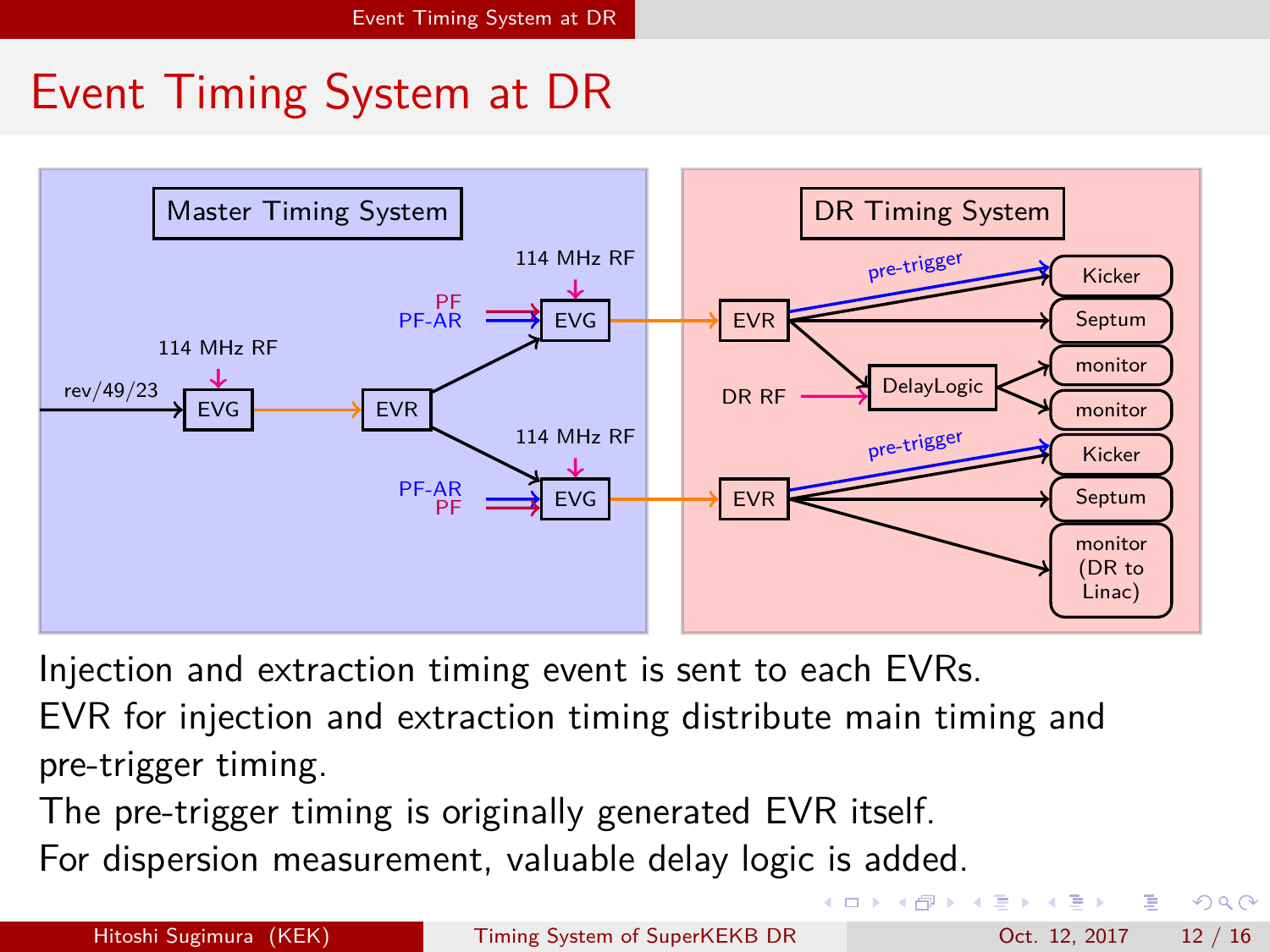<span id="page-12-0"></span>

- **[Event Timing System](#page-5-0)**
- [Event Timing System at DR](#page-9-0)

#### 4 [Pre-trigger Timing](#page-12-0)

#### **[Conclusions](#page-17-0)**

 $OQ$ D.

**K ロ ト K 何 ト K ヨ ト K ヨ ト**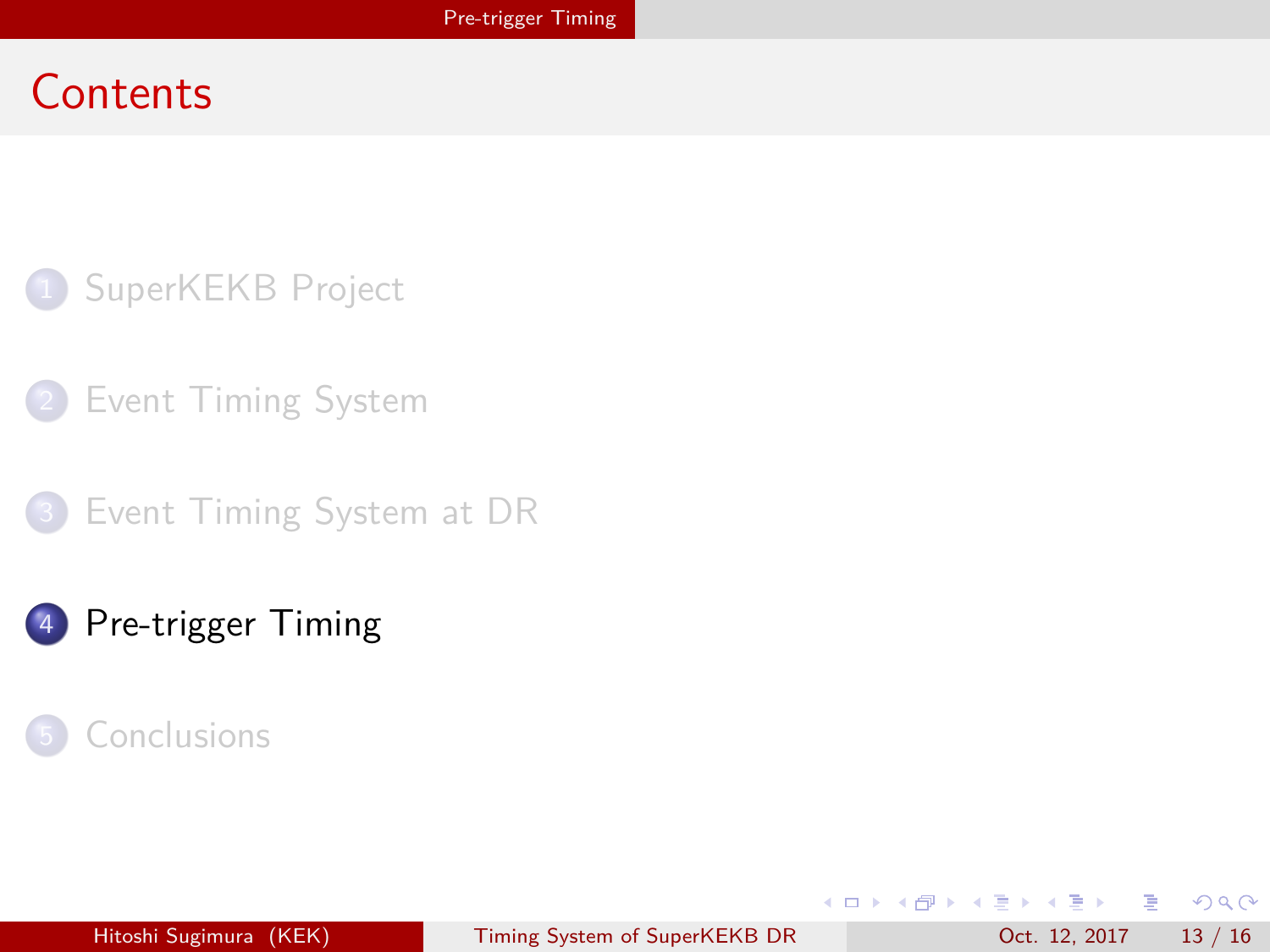<span id="page-13-0"></span>Event is sent from EVG to EVR every 20 ms. Suppose to think about DR injection timing at Shot $\#n$ .



Hitoshi Sugimura (KEK) [Timing System of SuperKEKB DR](#page-0-0) Oct. 12, 2017 14 / 16

 $\rightarrow$   $\equiv$   $\rightarrow$ 

目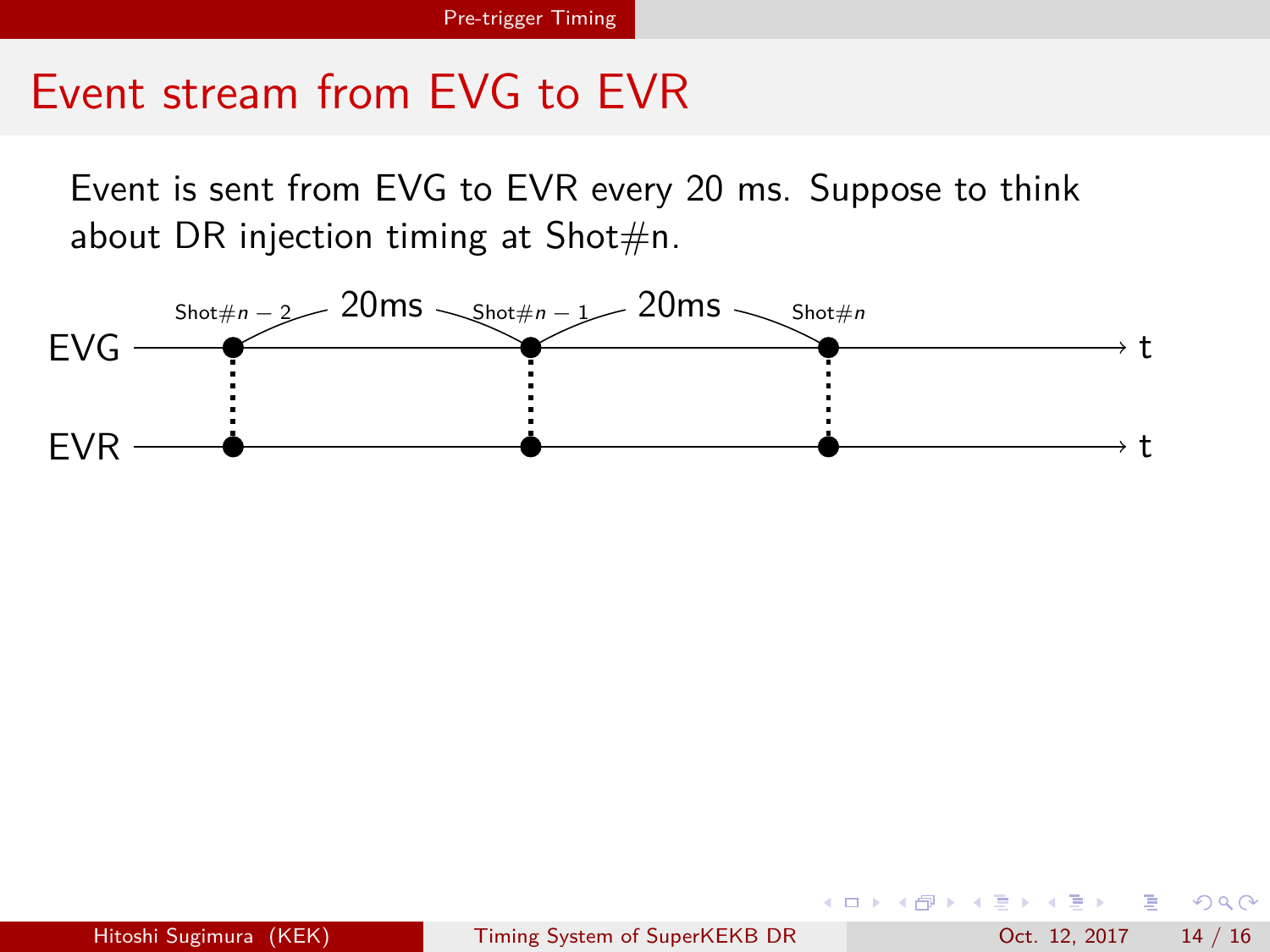MR timing is sent after bucket selection delay " $D_{main}$ ". " $D_{main}$ " would change shot by shot due to bucket selection.

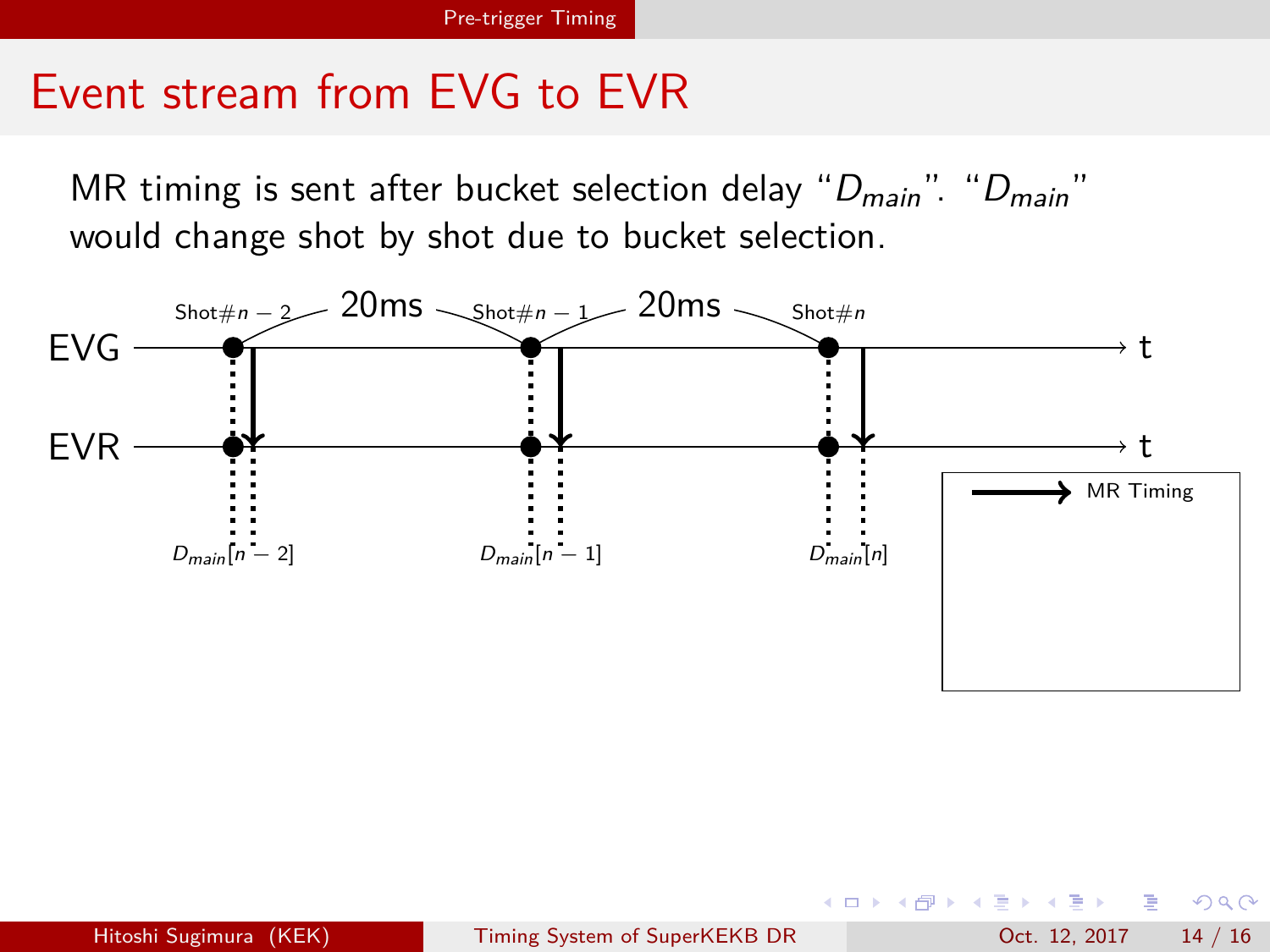<span id="page-15-0"></span>Delay time for pre-trigger  $(D_{pre})$  is received by using "Data Buffer" before Shot  $\#$ n-1. Then, set  $D_{pre}$ .



 $\rightarrow$   $\pm$   $\rightarrow$ 

æ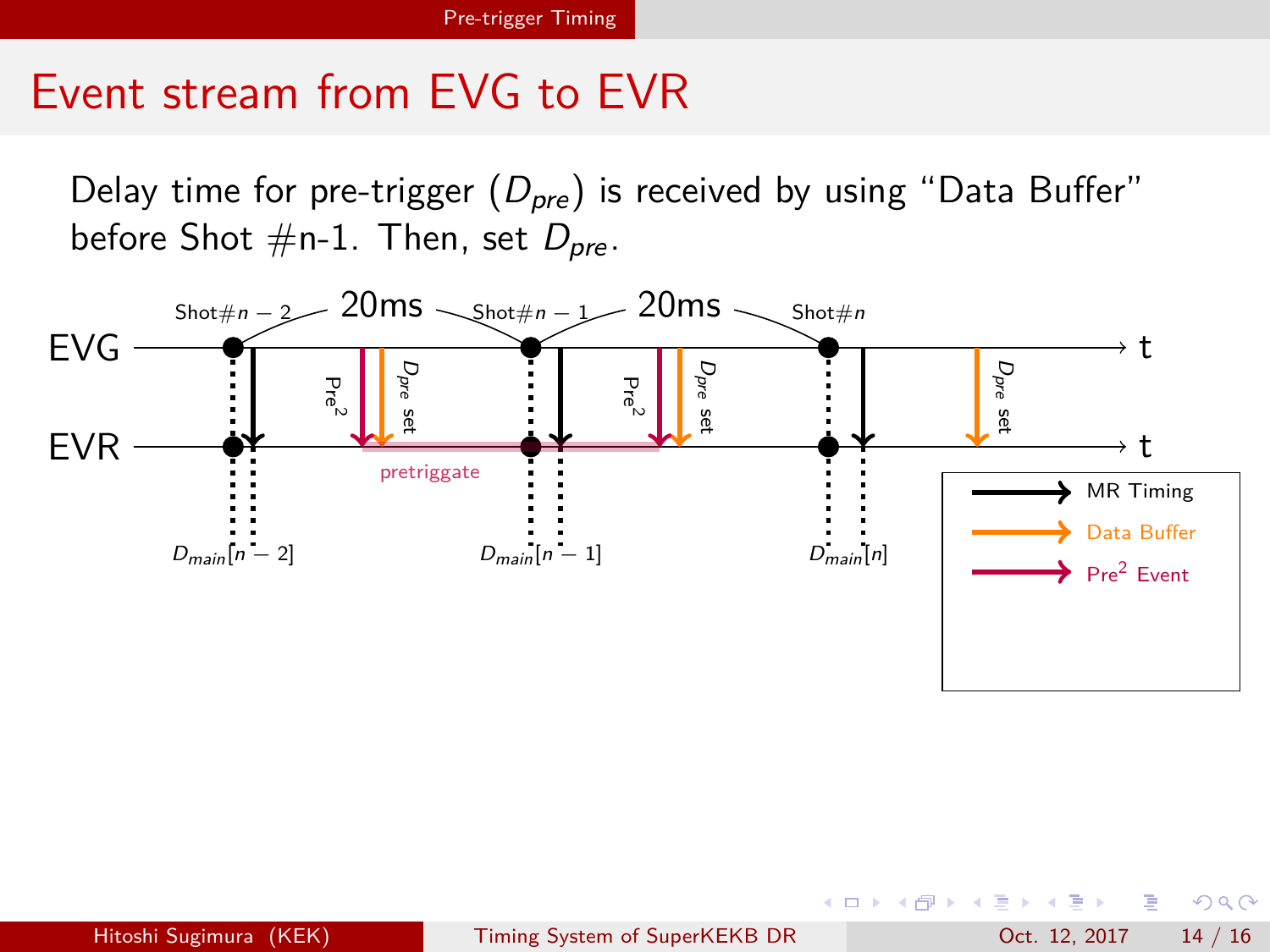<span id="page-16-0"></span>Pre-trigger timing is generated from MR timing. Main trigger timing is generated from Linac timing with no delay.



$$
D_{pre}[n] = D_{main}[n] - D_{main}[n-1] + 5ms \tag{1}
$$

In this system, timing jitter is measured with [30](#page-15-0) [ps](#page-17-0) [ji](#page-12-0)[t](#page-16-0)t[e](#page-17-0)[r.](#page-11-0)

Hitoshi Sugimura (KEK) [Timing System of SuperKEKB DR](#page-0-0) Oct. 12, 2017 14 / 16

 $\Omega$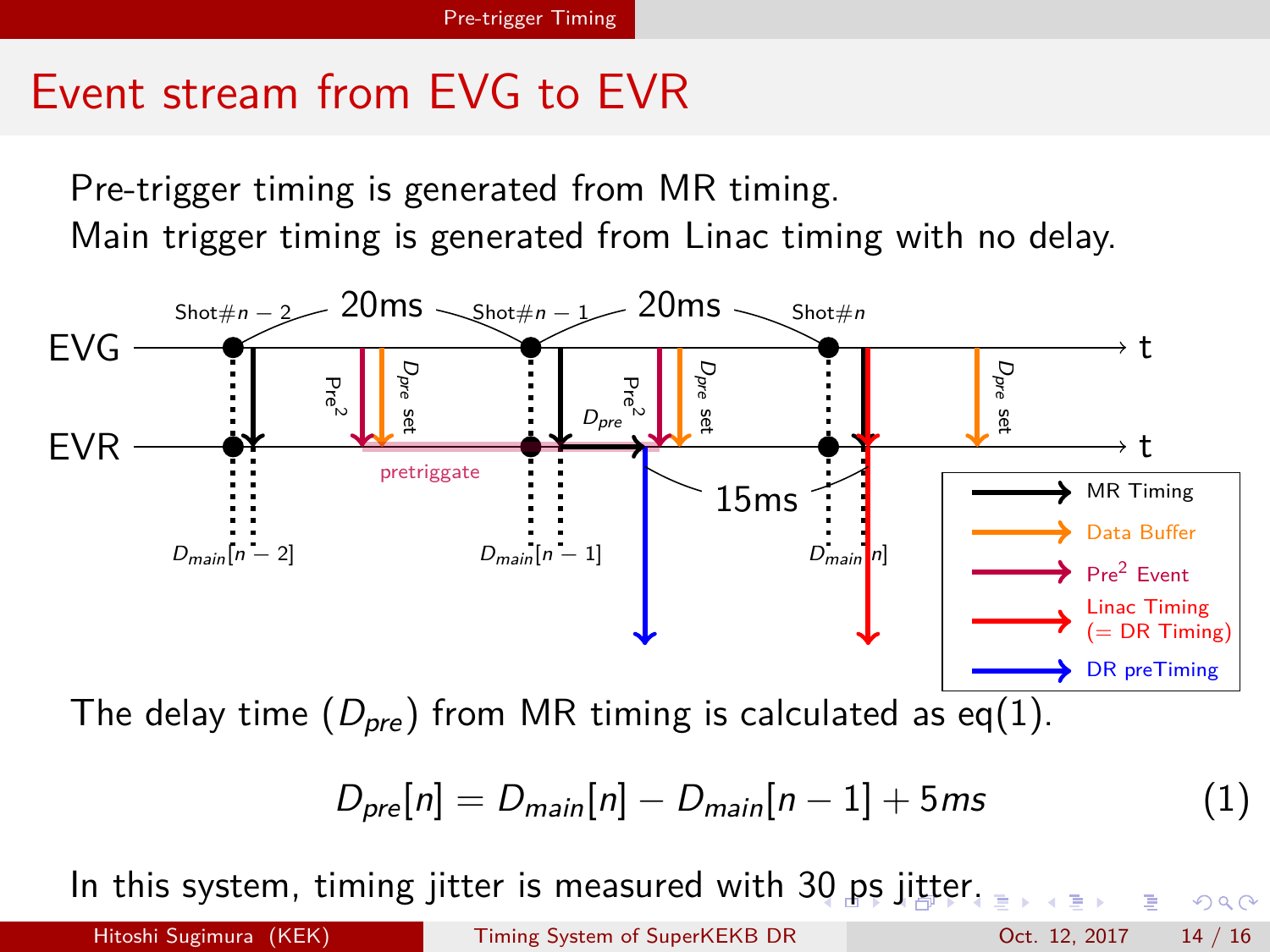<span id="page-17-0"></span>

- **[Event Timing System](#page-5-0)**
- [Event Timing System at DR](#page-9-0)
- [Pre-trigger Timing](#page-12-0)



 $ORO$ 

イロト イ団 トイミト イモト 一毛